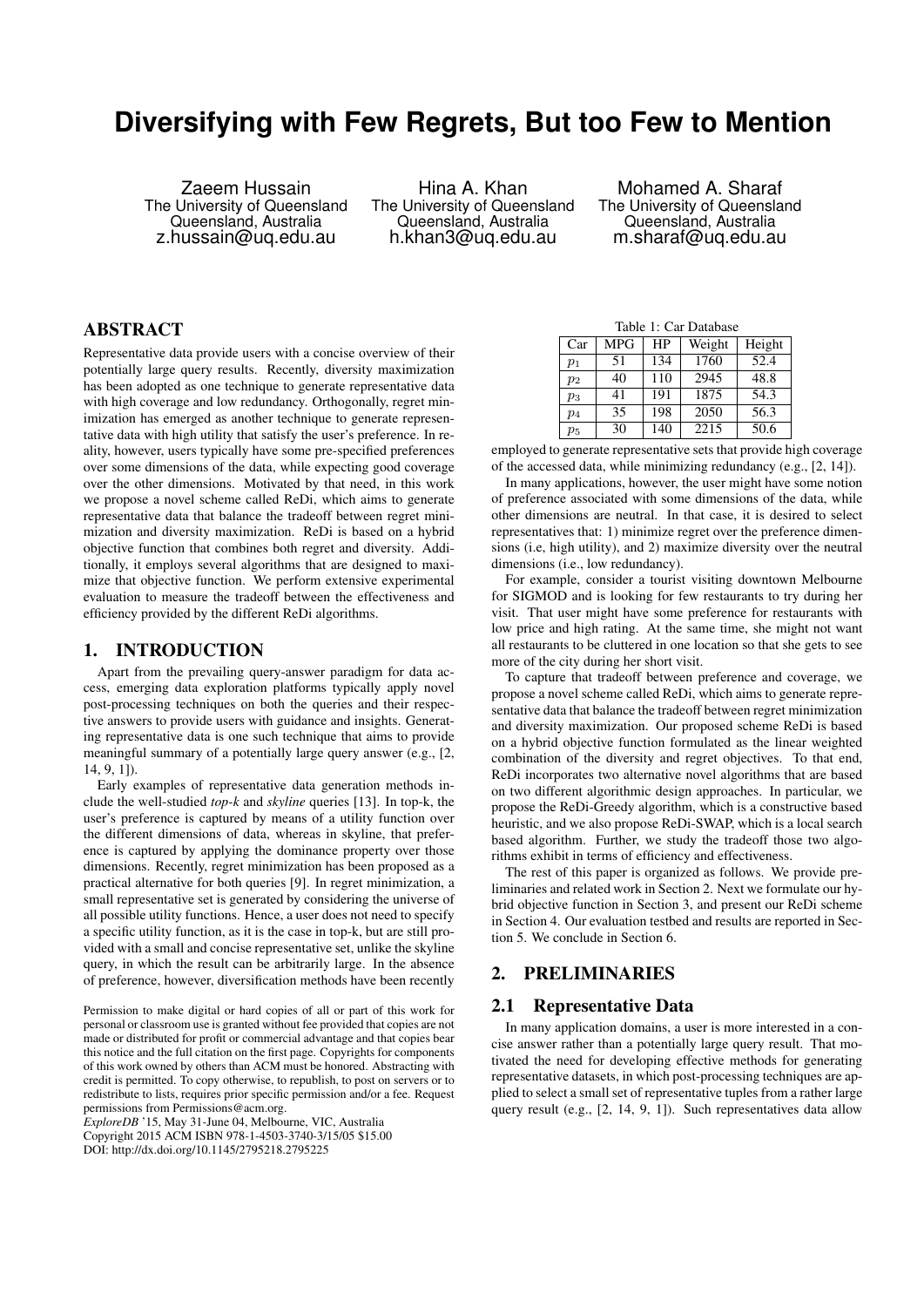users to quickly assess the usefulness of the returned results and their relevance to their needs

In this work, we assume a typical data exploration model, in which a user explores a D-dimensional database by posing *range* queries. Such queries retrieve a number of results, or tuples, from the database. Database results can be generally viewed as a set of attribute values represented as data points in a multi-dimensional space. For instance, consider a database  $\mathcal{DB}$ , which consists of a set of D-dimensional tuples. Each tuple  $p_i = \langle p_i[1], p_i[2], ..., p_i[D] \rangle$ is basically a point in a D-dimensional space, where the value of  $p_i[j]$  is drawn from the domain of attribute  $A_i$ .

A range query is simply represented as a multi-dimensional box, which is also known as hyper-rectangle. Given a range query Q, let  $P = \{p_1, \ldots, p_n\}$  be the set of data points that fall within the multidimensional range specified by Q. For instance, Table 1 shows a P subset of a Cars database, in which there are  $n = 5$  data points, and each data point has  $D = 4$  dimensions. Given a query result P, data exploration platforms employ different representative data extraction methods to retrieve a small subset  $S \subseteq P$ , which represents the original result P.

Early examples of such methods include the well-studied *top-k* (e.g., [5, 4]) and *skyline* (e.g., [13, 12]) queries. While both queries provide significant advantages in preference and personalized databases, their application is limited in the absence of preference parameters, which is the case in data exploration [11]. This motivates the need for novel parameter-free methods for extracting meaningful representative tuples from a query answer. In this work we focus on two such methods, namely: *diversification*, and *regret minimization*. In particular, data diversity has been adopted as one method to ensure maximum coverage while minimizing redundancy in the representative set [2, 14], whereas regret minimization has been adopted as the method to maximize the relevance of representative data to the posed query [9]. In the next sections, we describe those two methods in details, and in Section 3, we define our hybrid objective function, which balances the tradeoff between minimizing regret and maximizing diversity.

## 2.2 Maximizing Diversity

The aim of diversification methods is to select a small *diverse* subset of a query result set. In particular, given a query result  $P$ , the goal is to select a subset  $S^*$ , where  $|\bar{S}^*| = k$ , such that the diversity of the results in  $S^*$  is maximized. While the diversity of a set can have different definitions [14], in this work we focus on the widely used content-based definition of diversity. Content diversity is an instance of the p*-dispersion* problem [3], in which the objective is to maximize the overall dissimilarity within a set of selected objects.

In particular, given a metric  $d$  that measures the distance between two results, e.g., the Euclidean distance among two data points, the diversity of a set S is measured by a *diversity function*  $f(S, d)$  that captures the dissimilarity between the results in S. To that end, a number of different diversity functions have been employed in the literature, among which previous research has mostly focused on measuring diversity based on either the *average* or the *minimum* of the pairwise distances between results [2, 14]. The former is known as max-sum diversity and the latter as max-min diversity. Without loss of generality, in this paper we focus on max-sum diversity. Putting it together, the diversification problem is defined as follows: Let  $P$  be the set of results that satisfy a user query  $Q$  and  $k$  be a positive integer such that  $k \leq |P|$ . Let also d be a distance metric and  $f$  a diversity function. Then, diversification is defined as selecting a subset  $S^*$  of P, such that:

S

$$
S^* = \arg\max_{\substack{S \subseteq P \\ |S| = k}} f(S, d)
$$

The max-sum diversity function is defined as:

$$
f(S, d) = \frac{1}{k(k-1)} \sum_{i=1}^{k} \sum_{j>i}^{k} d(p_i, p_j) \text{ and } p_i, p_j \in S \quad (1)
$$

Identifying an optimal diverse subset  $S^*$  has been shown to be NP-hard [3], therefore greedy-based heuristics are typically employed to select a near optimal diverse subset. For instance, in *Greedy Construction* the diverse subset S is constructed iteratively, where in each iteration  $t$ , the point with the maximum distance from the current diverse set  $S_t$  is selected and added to that set, until k points are selected [2, 14]. Further optimizations have also been proposed to improve the efficiency of that greedy approach, including our previous work [7, 8, 6].

## 2.3 Minimizing Regret

In the presence of some preference over some of the data dimensions, representatives are typically selected based on those preferences. For instance, in a *top-k* query, the user specifies a utility function q, such that the utility of a  $D$ -dimensional point  $p$  is given by  $g(p)$ . Hence, the top k points based on their values under that utility function are then selected as representatives. Alternatively, in a *skyline* query, any point for which there is no other point with better values in all D dimensions is selected. However, in a *topk* query the user is required to precisely define a utility function, which is often unknown, whereas in a *skyline* query there is no control on the size of the output, which can be arbitrarily large. Such drawbacks motivated the recent regret minimization methods [9].

Particularly, the goal of regret minimization is to select a subset of size  $k$ , which minimizes the maximum regret ratio for any class of utility functions. This captures how disappointed any user could be had they seen  $k$  representative tuples instead of the whole database [9]. Specifically, for a certain user with a utility function  $g \in G$  and a subset of points  $S \subseteq P$ , the regret of that user is  $max_{p \in PQ}(p) - max_{p \in SG}(p)$ , where  $max_{p \in PQ}(p)$  is the maximum utility if the user saw the entire database  $P$ , whereas  $max_{p \in S} g(p)$  is the maximum utility if the user saw only the representative set S. Accordingly, given a class of utility functions G, the maximum regret ratio of a subset S, denoted  $rr_P(S, G)$ , is defined as:

$$
rr_P(S, G) = \sup_{g \in G} \frac{\max_{p \in P} g(p) - \max_{p \in S} g(p)}{\max_{p \in P} g(p)}
$$

In this work, we restrict  $G$  to be the class of linear functions with positive weights, as in [9]. Given that restriction, consider again the dataset of table 1 and suppose there is some notion of preference associated with attributes MPG and HP. For simplicity, further assume  $G = \{g_{\{0.2,0.8\}}, g_{\{0.4,0.6\}}, g_{\{0.6,0.4\}}, g_{\{0.8,0.2\}}\}$ where:  $g_{\{x,y\}}(MPG, HP) = MPG.x + HP.y$  If  $S = \{p_1, p_2\},\$ then  $rr_P(S, G) = 0.29$ . If, however,  $S = \{p_3, p_4\}$ ,  $rr_P(S, G)$ 0. However, if the goal is to select a set of 2 cars that is diverse in weight and height, then the set  $S = \{p_1, p_4\}$  is the most diverse under the diversity definitions formulated in the previous section.

In general, computing the value  $rr_P(S, G)$  for a class G is based on finding the "worst" point. That is, the point that contributes to the currently perceived maximum regret ratio after  $S$  points have been selected. Hence, that computation is achieved by running a linear program to compute  $rr_{S\cup\{p\}}(S, G)$  for each  $p \in P\backslash S$ to find the one point  $p'$  that is responsible for the current maxi-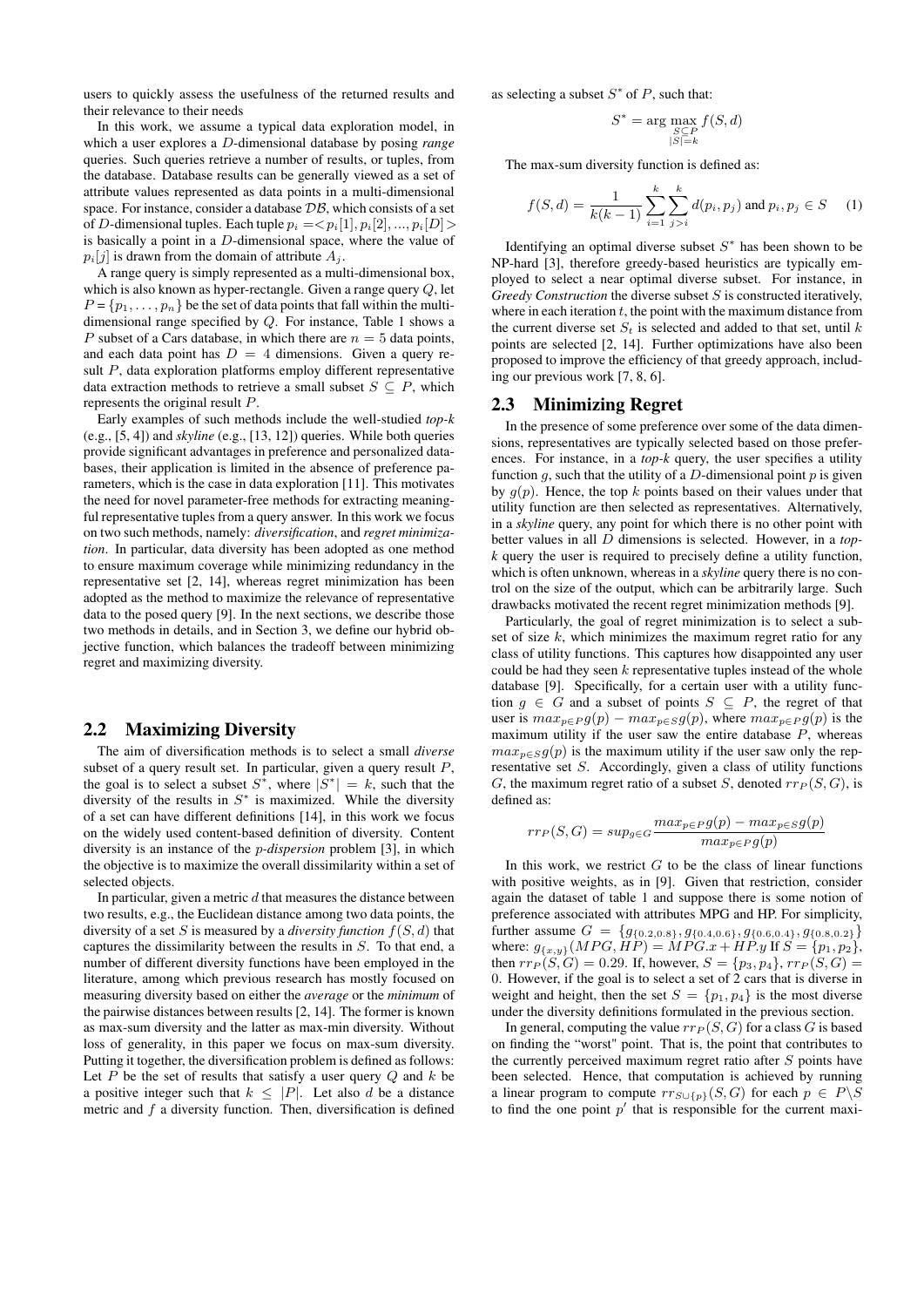#### Algorithm 1 Regret Greedy Algorithm

**Input:** A set of D dimensional points  $P = \{p_1, p_2, ..., p_n\}$  and an integer  $k$  for output size **Output:** A subset of  $P$  of size  $k$  denoted by  $S$  $S \leftarrow \{p\}$  such that  $p = argmax p_i[1]$  $p_i \in P$ for  $i = 1$  to  $k - 1$  do  $r* = 0$  $p* = null$ for all  $p \in P \setminus S$  do if  $r* < rr_{S\cup \{p\}}(S)$  then  $r^* \leftarrow rr_{S\cup\{p\}}(S)$  $p^* \leftarrow p$ end if end for  $S \leftarrow S \cup \{p*\}$ end for

mum regret ratio [9]. Hence,  $rr_P(S, G) = rr_{S \cup \{p'\}}(S, G)$ , where  $rr_{S\cup\{p\}}(S, G)$  is evaluated using the following linear program [9]:

$$
\begin{array}{ll}\n\text{max} & x\\ \n\text{s.t.} & \sum_{i=1}^{D} (p[i] - p'[i])v[i] \geq x \quad \forall p' \in S\\ \n\sum_{i=1}^{D} p[i]v[i] = 1\\ \n\sum_{i=1}^{D} v[i] \geq 0 \quad \forall i \leq D\\ \n\end{array} \tag{2}
$$

Notice that in the linear program above, each possible utility function is represented by a vector  $v$  in  $D$  dimensions with non negative coordinate values. Hence, the linear program finds the vector v that maximizes the regret ratio of S relative to  $S \cup p$ , and the value x returned by the linear program is precisely  $rr_{S\cup\{p\}}(S, G)$ .

Similar to maximizing diversity, the problem of regret minimization has also been shown to be NP-hard [1]. Hence, several greedy heuristics have been proposed to find near-optimal solutions for regret minimization [9]. Those heuristics are based on the Greedy algorithm proposed in [9], in which  $S$  is constructed iteratively, where in each iteration, the point that contributes to the maximum regret ratio is selected and added to S, until k points are selected. The pseudo code for this algorithm is given in algorithm 1, where  $rr_{S\cup\{p\}}(S)$  is evaluated using the above linear program.

## 3. COMBINING DIVERSITY AND REGRET

Clearly, the methods for diversity maximization and regret minimization compute different representative sets that optimize their respective objective functions. For example, consider Figure 1a, which shows a small data set consisting of 12 points  $p_1, p_2, ..., p_{12}$ , each with 7 dimensions  $A_1, A_2, ..., A_7$ . For each point  $p_i$ , the normalized attribute value for each of its 7 attributes is shown on the yaxis. Further, assume there is some notion of preference associated with the first four attributes  $A_1$  to  $A_4$  (e.g., the higher the value, the better), whereas there is no such notion defined for the remaining three attributes  $A5$  to  $A<sub>7</sub>$ . Hence, in generating a representative set  $S$ , it is desired to select points that: i-minimize regret over the first four dimensions (i.e, high utility), and ii-maximize diversity over the last three dimensions (i.e., low redundancy). Figure 1b shows a set  $S$  of size 5 points selected by the Greedy algorithm for regret minimization (called *Reg-Greedy* hereafter). The figure shows that selected points have high values under one or more of the first four attributes (i.e., high utility), but have very similar values in the last three attributes (i.e., high redundancy). Alternatively, Figure 1c shows the set  $S$  selected by the Greedy algorithm for diversity maximization (called *Div-Greedy* hereafter). In contrast to



Figure 1: Impact of Regret Minimization and Diversification Figure 1b, Figure 1c shows that the selected points have diverse values under the last three attributes (i.e., low redundancy), but miss the user preference for higher values along the first four dimensions (i.e., low utility). Hence, neither of the two algorithms manages to achieve both high utility and low redundancy at the same time.

To capture the conflict illustrated in the previous example, we utilize a hybrid function that considers both diversity and regret. Specifically, for a subset  $S \subseteq P$ , an objective function is formulated as the linear weighted combination of the scaled diversity and regret objectives, which is defined as:

$$
\mathcal{F}(S, G, P, \lambda) = \lambda \frac{\sum_{i=1}^{k} \sum_{j>i}^{k} d(p_i, p_j)}{\max_{p_i, p_j \in P} d(p_i, p_j)} +
$$
  
(1 - \lambda)  $\frac{k(k-1)}{2} (1 - r r_P(S, G))$  (3)

where  $k = |S|$ , and  $\lambda$  is the weight parameter for balancing the tradeoff between diversity and regret, such that  $0 \leq \lambda \leq 1$ . Notice that the sum of the pairwise distances is divided by the maximum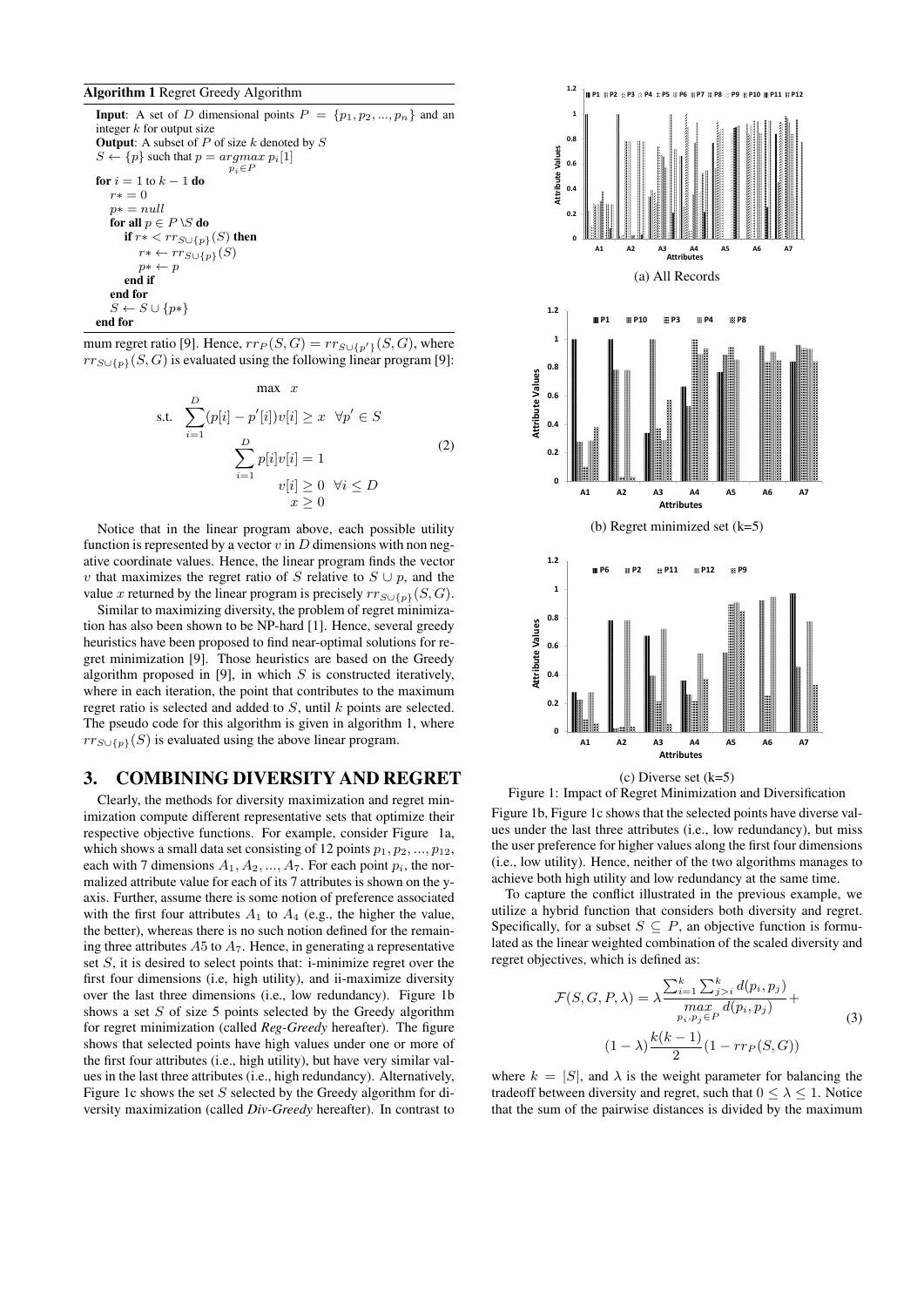distance between any pair of points in the whole set so as to normalize the value of the distances between 0 and 1. Similarly, the regret objective is scaled up by  $\frac{k(k-1)}{2}$  which is the total number of pairs considered in the sum of the distances for diversity.

When diversity and regret are associated with different dimensions, our objective function defined above is easily modified accordingly. In particular, if  $V_{div} \subseteq \{A_1, ..., A_D\}$  represents the dimensions designated for diversification and  $V_{reg} \subseteq \{A_1, ..., A_D\}$ represents the dimensions on which regret minimization is required, our objective function is reformulated as:

$$
\mathcal{F}(S, G, P, \lambda, V_{div}, V_{reg}) = \lambda \frac{\sum_{i=1}^{k} \sum_{j>i}^{k} d(p_i, p_j, V_{div})}{\max_{p_i, p_j \in P} d(p_i, p_j, V_{div})} +
$$

$$
(1 - \lambda) \frac{k(k - 1)}{2} (1 - r r_P(S, G, V_{reg}))
$$

Hence, the goal is to find a set  $S^*$ , which balances the tradeoff between diversity and regret by maximizing the objective function  $F$  defined above. Formally:

$$
S^* = \underset{S \subseteq D, |S| = k}{argmax} \mathcal{F}(S, G, D, \lambda, V_{div}, V_{reg})
$$
(4)

Note that in this work we focus on the case where diversification and regret minimization are desired on different dimensions, which means  $V_{div} \cap V_{req} = \phi$ . Referring back to the sample data in table 1, assume  $V_{div} = \{Weight, Height\}, V_{reg} = \{MPG, HP\},\$ and it is required to select a representative set S of size 2 (i.e.,  $k =$ 2). For that data,  $S = \{p_1, p_3\}$  is the the set which minimizes the maximum regret ratio in MPG and HP, but provides very low diversity in Weight and Height. On the other hand,  $S = \{p_2, p_4\}$  maximizes the diversity in Weight and Height, but has a very high maximum regret ratio in the first 2 dimensions. Giving equal weight to both diversity and regret by setting  $\lambda = 0.5$  in  $\mathcal{F}$ , we find that the subset of size  $k = 2$  which maximizes  $\mathcal F$  is  $S = \{p_1, p_4\}$ , where the points in  $S$  provide the desired balance between minimizing regret and maximizing diversity.

#### 4. THE ReDi SCHEME

In this section, we present our ReDi scheme for balancing the tradeoff between minimizing regret and maximizing diversity. In particular, we present two algorithms that aim to achieve that goal as it is captured by the hybrid function presented in Section 3. Towards this, we present two algorithms: ReDi-Greedy, and ReDi-SWAP, and study the tradeoff they exhibit in terms of both efficiency and effectiveness.

#### 4.1 ReDi-Greedy

ReDi-Greedy follows the same general design adopted by the class of constructive algorithms for solving different optimization problems, including those for regret minimization, and diversity maximization. In constructive algorithms, a final solution is achieved incrementally in steps, where in each step a local decision is made based on some criteria, where the choice of such criteria depends on the target optimization problem. ReDi-Greedy also constructs the result set  $S$  iteratively by selecting a new point in each iteration, where the criteria for selecting such point is based on the objective function  $F$  defined in Section 3. Particularly, based on  $F$ , it is desirable to select in each iteration a point that can potentially contribute the most to decreasing the regret of the current set  $S$  and also increasing its diversity. In order to locate such point, ReDi-Greedy employs a heuristic priority function, where each point in

#### Algorithm 2 ReDi-Greedy

**Input**: A set of D dimensional points P, a set  $V_{div}$ , a set  $V_{reg}$ , and integer k and  $\lambda$ **Output:** A subset of  $P$  of size  $k$  denoted by  $S$  $S \leftarrow \{p\}$  such that  $p = argmax p_i[1]$  $\stackrel{\sim}{p_i} \in P$ for  $i = 1$  to  $k - 1$  do  $maxScore = 0$  $p* = null$ for all  $p \in P \setminus S$  do if  $maxScore < Score(p, S, , V_{div}, V_{reg})$  then  $maxScore \leftarrow Score(p, S, V_{div}, V_{reg})$  $p^* \leftarrow p$ end if end for  $S \leftarrow S \cup \{p*\}$ end for

| Table 2: $Score()$ vs. $\mathcal{F}($ at $S = \{p_2\}$ |       |                                       |       |       |  |  |  |  |
|--------------------------------------------------------|-------|---------------------------------------|-------|-------|--|--|--|--|
| Point                                                  | $p_1$ | $p_3$                                 | $p_4$ | $p_5$ |  |  |  |  |
| Score(p)                                               | 0.99  | 0.96                                  |       | 0.528 |  |  |  |  |
| $F(S \cup p)$                                          |       | $0.627$   $0.726$   $0.724$   $0.395$ |       |       |  |  |  |  |

 $P$  that is not in  $S$  is assigned a score, which is defined as follows:

$$
Score(p, S, V_{div}, V_{reg}) = \lambda \frac{SetDist(p, S, V_{div})}{max_{p_i \in P \setminus S} SetDist(p_i, S, V_{div})} + \frac{(1 - \lambda) \frac{rr_{S \cup \{p\}}(S, G, V_{reg})}{rr_P(S, G, V_{reg})}}
$$

Where SetDist(p, S), between a point p and a set of points S is defined based on its distance from the points in S, as:  $SetDist(p, S)$  $\frac{1}{|S|}\sum_{p_j\in S} d(p,p_j).$ 

Thus each candidate point  $p$  is assigned a score, which is the weighted sum of its set distance from  $S$  and the maximum regret ratio of set  $S$  with respect to  $p$ . Both the set distance and regret components are normalized by dividing the first term by the maximum set distance of  $S$  and the second component by the maximum regret ratio of  $S$  with respect to the whole set  $P$ . The score of each candidate point  $p$  thus measures the potential contribution of  $p$  in increasing the objective function value for set  $S \cup p$ . Therefore in each iteration the point with maximum score is added to set  $S$  (the pseudocode for ReDi-Greedy is presented in algorithm 2).

Although ReDi-Greedy is very efficient in practice, there is no guarantee that the point  $p*$  picked in each iteration is actually the best point (i.e., local minimum) for the objective function  $\mathcal F$  given the current representative set. This is because the point  $p*$  that has the highest score may not necessarily be the one that improves the combined function value the most. Consider again the example in table 1 and assume that our current set  $S = \{p_2\}$  and  $\lambda =$ 0.5. Table 2 lists the scores of each of the other points based on the above scoring function as well as the actual function values obtained by adding that particular point to the current S. As the table shows, the highest scoring point,  $p_4$  does not yield the highest function value when added to  $\overline{S}$ , which is given by  $p_3$ .

To address the limitations of ReDi-Greedy, next we present the ReDi-SWAP heuristic, in which the selection of points is based on the actual improvement in the value of the objective function  $\mathcal F$ instead of the expected improvement.

#### 4.2 ReDi-SWAP

The ReDi-Greedy algorithm presented in the previous section is of the constructive type. That is, it starts without a representative set and incrementally constructs it by adding one point at a time. To the contrary, ReDi-SWAP presented in this section falls under the local search type of algorithms. In general, a local search algorithm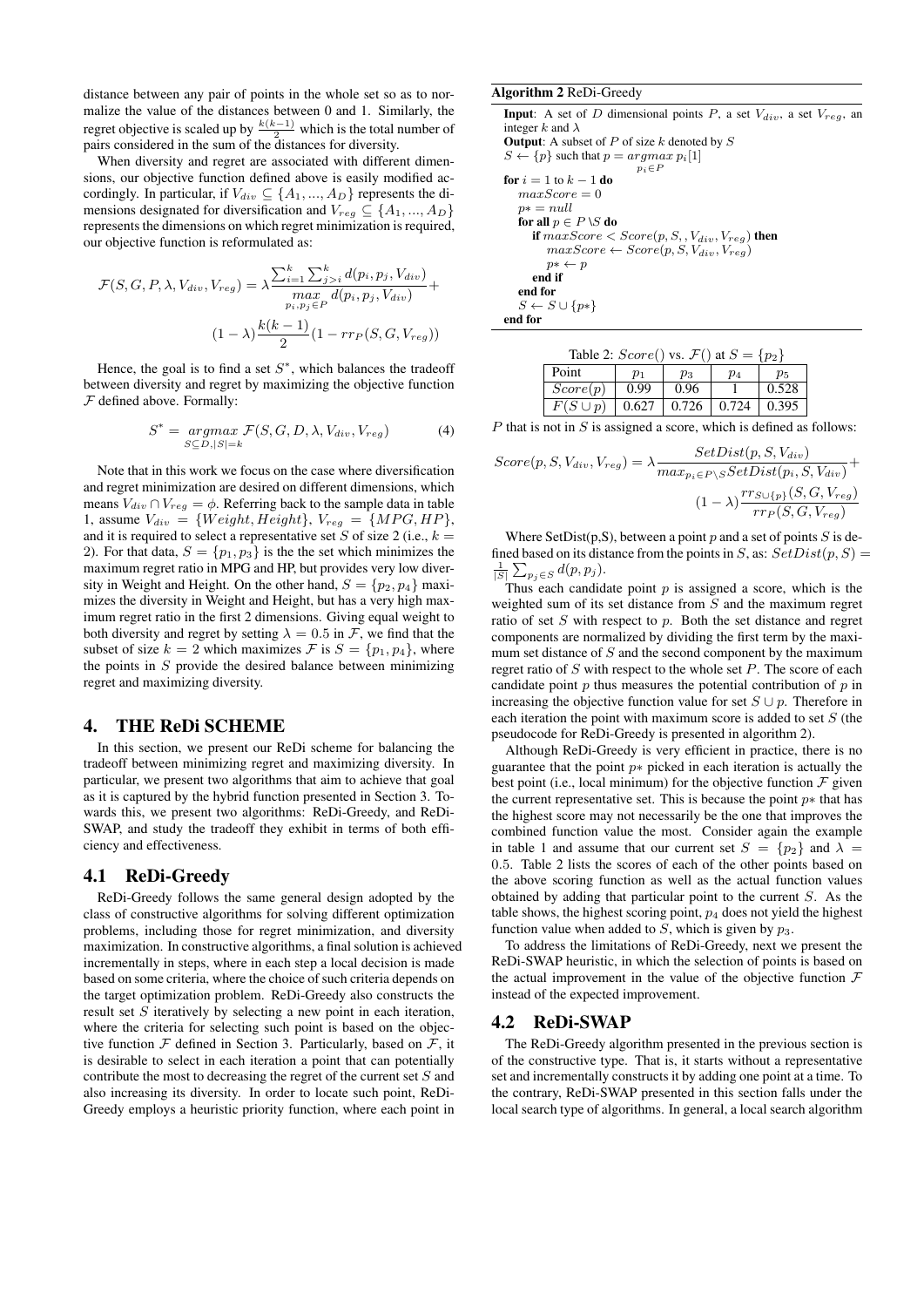#### Algorithm 3 ReDi-SWAP Algorithm

| <b>Input</b> : A set of D dimensional points P, a set $V_{div}$ , a set $V_{reg}$ , and   |
|-------------------------------------------------------------------------------------------|
| integer k and $\lambda$                                                                   |
| <b>Output:</b> A subset of P of size k denoted by S                                       |
| $S \leftarrow regretGreedy(P, k, V_{rea})$                                                |
| $S' \leftarrow S$                                                                         |
| for all $p \in P \setminus S'$ do                                                         |
| $S_{temp} \leftarrow S$                                                                   |
| $p^* = argmax \sum d(p, p_i, V_{div})$                                                    |
| $p \in P \backslash S'$ $p_i \in S$                                                       |
| $S' \leftarrow S' \cup \{p^*\}$                                                           |
| for all $p' \in S$ do                                                                     |
| if $F(S_{temp}, G, P, \lambda, V_{div}, V_{req})$                                         |
| $F({S \setminus p'} \cup p^*, G, P, \lambda, V_{div}, V_{reg})$ then                      |
| $S_{temp} = \{S \setminus p' \} \cup p^*$                                                 |
| end if                                                                                    |
| end for                                                                                   |
| if $F(S_{temp}, G, P, \lambda, V_{div}, V_{req}) > F(S, G, P, \lambda, V_{div}, V_{req})$ |
| then                                                                                      |
| $S \leftarrow S_{temp}$                                                                   |
| end if                                                                                    |
| end for                                                                                   |

starts out with a complete initial solution and then attempts to find a better solution in the neighborhood of that initial one. Like constructive algorithms, local search algorithms are also widely used in solving optimization problems including generation of representative data. For instance, the SWAP local search method has been utilized to maximize diversity [2, 14], and in this paper, we further expand into our ReDi-SWAP method for balancing the tradeoff between regret and diversity.

The basic idea underlying ReDi-SWAP is to start with an initial set  $S$  of size  $k$  and then iteratively modify the set  $S$  in order to improve the value of the objective function  $\mathcal F$ . One of the main design criteria in local search algorithms is the choice of the initial solution. In ReDi-SWAP, we opt to initialize  $S$  with the  $k$  points which minimize the regret ratio as selected by the traditional Reg-Greedy algorithm [9]. Another important criterion is the neighborhood definition of local search together with the search process. Since we initialize ReDi-SWAP with the regret minimization set, the neighborhood of the local search is explored based on the second component of our objective function (i.e., diversity). In particular, the points in  $P \backslash S$  are visited according to their distance from  $S$ , such that the points with higher distance are visited first. Accordingly, in each iteration, from the set of points that haven't yet been visited, given by  $P\backslash S'$ , the point with the highest distance from the current set  $S$  is tested, denoted by  $p*$ . This point is tested against each point in S by removing that point  $p'$  from S and adding  $p*$ to the set. After going through all the points in  $S$  one by one, the swap that results in the highest function value is made if it also is an improvement over the set  $S$  before the swaps were made. The intuition is to replace the point in  $S$  which contributes the least to its diversity with a point from  $P\$ S which would improve that diversity while at the same time maintaining regret very close (or equal) to that of S, which is easily captured by evaluating the hybrid objective function  $F$ .

Notice that for any candidate point  $p$ , the decision made by ReDi-SWAP is based on evaluating the objective function  $\mathcal F$  if  $p$  is selected to join S. Evaluating  $\mathcal F$  requires  $O(n)$  calls of the linear program to compute the maximum regret ratio and  $O(k^2)$  distance computations to calculate the diversity of set S. Under ReDi-Greedy, however, the decision on a candidate point  $p$  is based on assigning a priority value (i.e., score) to  $p$ . For that decision, it is enough to evaluate the regret contributed by  $p$  but not the actual regret achieved when  $p$  is added to  $S$ , which requires one call of the linear program. Hence, in total, ReDi-Greedy performs

| Table 3: Evaluation Setting.               |          |                |  |  |  |  |
|--------------------------------------------|----------|----------------|--|--|--|--|
| <b>Parameter</b>                           | Range    | <b>Default</b> |  |  |  |  |
| Number of Dimensions (D)                   | $2 - 10$ |                |  |  |  |  |
| Database Size                              | 3k       | 300            |  |  |  |  |
| Representative Set Size (k)                | $2 - 10$ | 5              |  |  |  |  |
| Weighting Factor $(\lambda)$               | $0 - 1$  | 0.5            |  |  |  |  |
| Number of Regret Dimensions $ V_{req} $    | $2 - 8$  | 5              |  |  |  |  |
| Number of Diversity Dimensions $ V_{div} $ | $2 - 8$  |                |  |  |  |  |



Figure 2: Cost of different methods in terms of running time  $O(nk)$  calls to the linear program, whereas ReDi-SWAP performs  $O(n^2k)$ . The tradeoff between the efficiency and effectiveness provided by these two algorithms is evaluated experimentally in the next section.

## 5. EXPERIMENTAL EVALUATION

We perform several experiments to evaluate the performance of the different schemes discussed in this paper, namely: i) Div-Greedy ii) Reg-Greedy, iii) ReDi-Greedy, and iv) ReDi-SWAP. In particular, we compare those algorithms in terms of effectiveness, which is measured in terms of the objective function  $F$ , and efficiency, which is measured as total time spent in executing the linear program optimization. Experiments are conducted on a simple synthetic 10-dimensional dataset of size 3K tuples, in which the attribute values of each dimension are generated uniformly in the range [0–1]. Table 3 summarizes the database settings together with the other parameters considered in our evaluation.

Figure 3a shows the impact of  $\lambda$  on the value of the objective function  $F$ . As shown in the figure, ReDi-SWAP provides the highest values for  $F$  followed by ReDi-Greedy. Meanwhile, Reg-Greedy and Div-Greedy are both oblivious to any tradeoff between regret and diversity, which translates into lower  $\mathcal F$  values. This is further illustrated in Figures 3b and 3c. Figure 3b shows the happiness measure of a set  $S$  computed as 1-regret ratio( $S$ ). As expected, the figure shows that Reg-Greedy provides the highest happiness, whereas Div-Greedy provides the lowest. The figure also shows